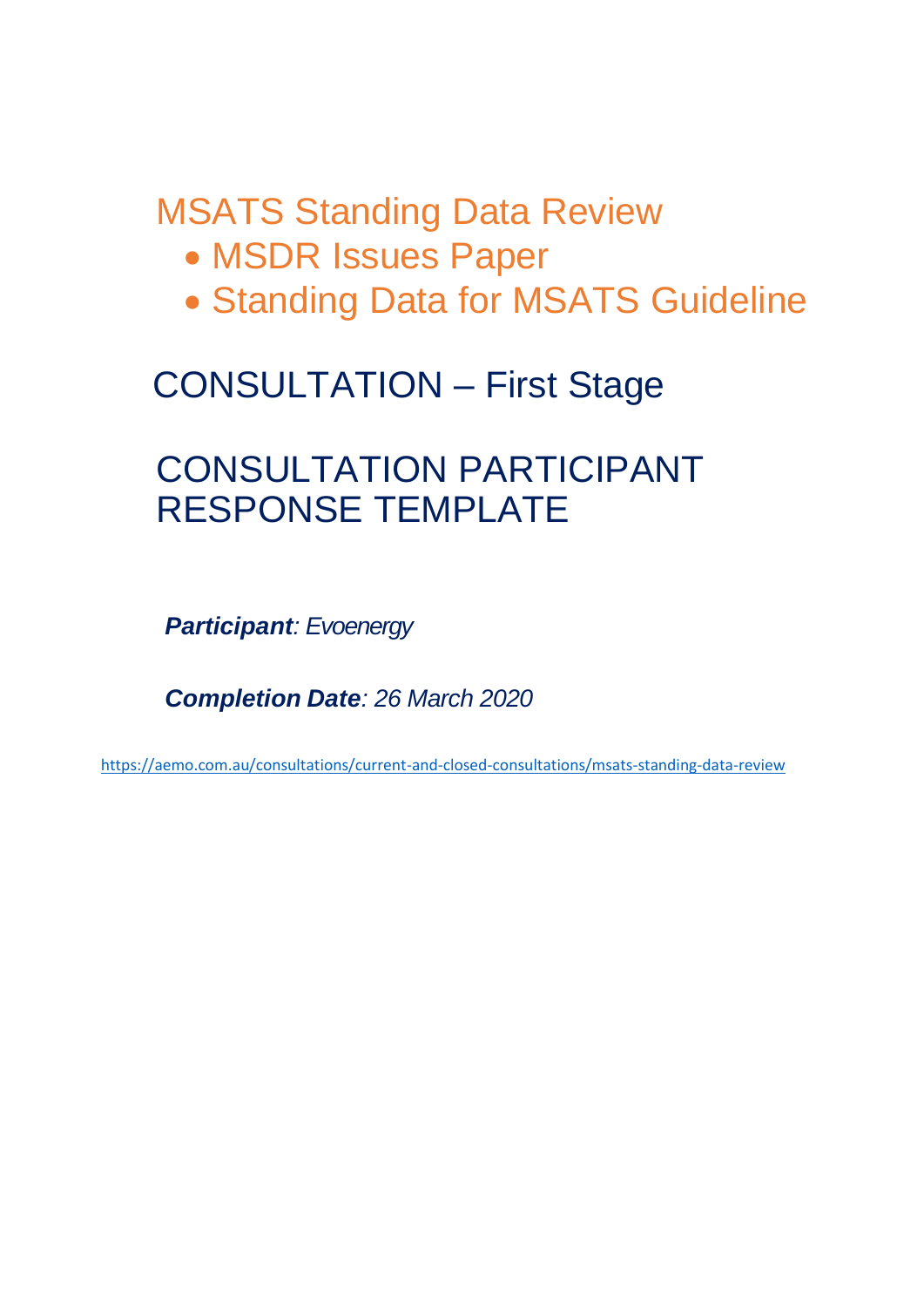## **Table of Contents**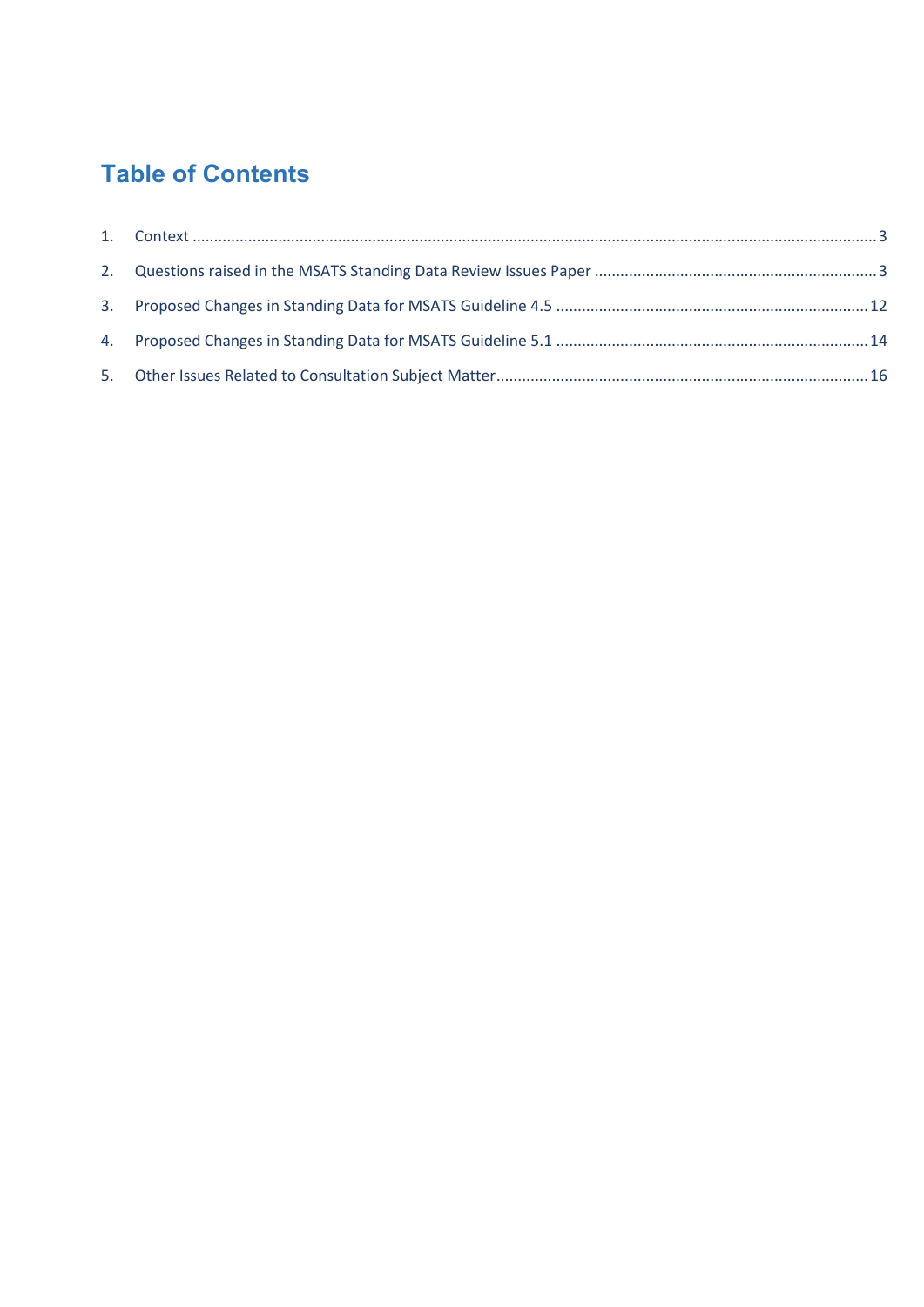## **1. Context**

This template is to assist stakeholders in giving feedback to the questions raised in the issues paper about the proposed changes to the MSATS Standing Data.

## **2. Questions raised in the MSATS Standing Data Review Issues Paper**

<span id="page-2-1"></span><span id="page-2-0"></span>

| <b>Information</b><br>Category                     | Question<br>No. | Question                                                                                                                      | <b>Participant Comments</b>                                                                                                                                                                  |
|----------------------------------------------------|-----------------|-------------------------------------------------------------------------------------------------------------------------------|----------------------------------------------------------------------------------------------------------------------------------------------------------------------------------------------|
| General<br>Metering<br>Installation<br>Information | 1.              | Do you support the addition of the Meter Malfunction<br>Exemption Number field to MSATS? If not, why not?                     | Support as it will help participants understand<br>the life cycle status of a meter.                                                                                                         |
|                                                    | 2.              | Do you support the addition of the Meter Malfunction<br>Exemption Expiry Date field to MSATS? If not, why not?                | Not supported, as this date will either change as<br>a new exemption is allocated due to volume of<br>meters requiring replacement, or the meter is<br>removed.                              |
|                                                    | 3.              | If you do not support the addition of the suggested fields, do<br>you support the addition of the Meter Family Failure field? | Not supported, as you don't need multiple fields<br>to identify a meter has a problem.                                                                                                       |
|                                                    | 4.              | If you do not support the amendments proposed by AEMO,<br>which ones and why?                                                 | Meter Suffix – Interval meters for some time<br>have been making this field mandatory and<br>populating with Ex, Qx etc., not Nx as per this<br>document, but as per Standing Data for MSATS |

#### 2.1 Metering Installation Information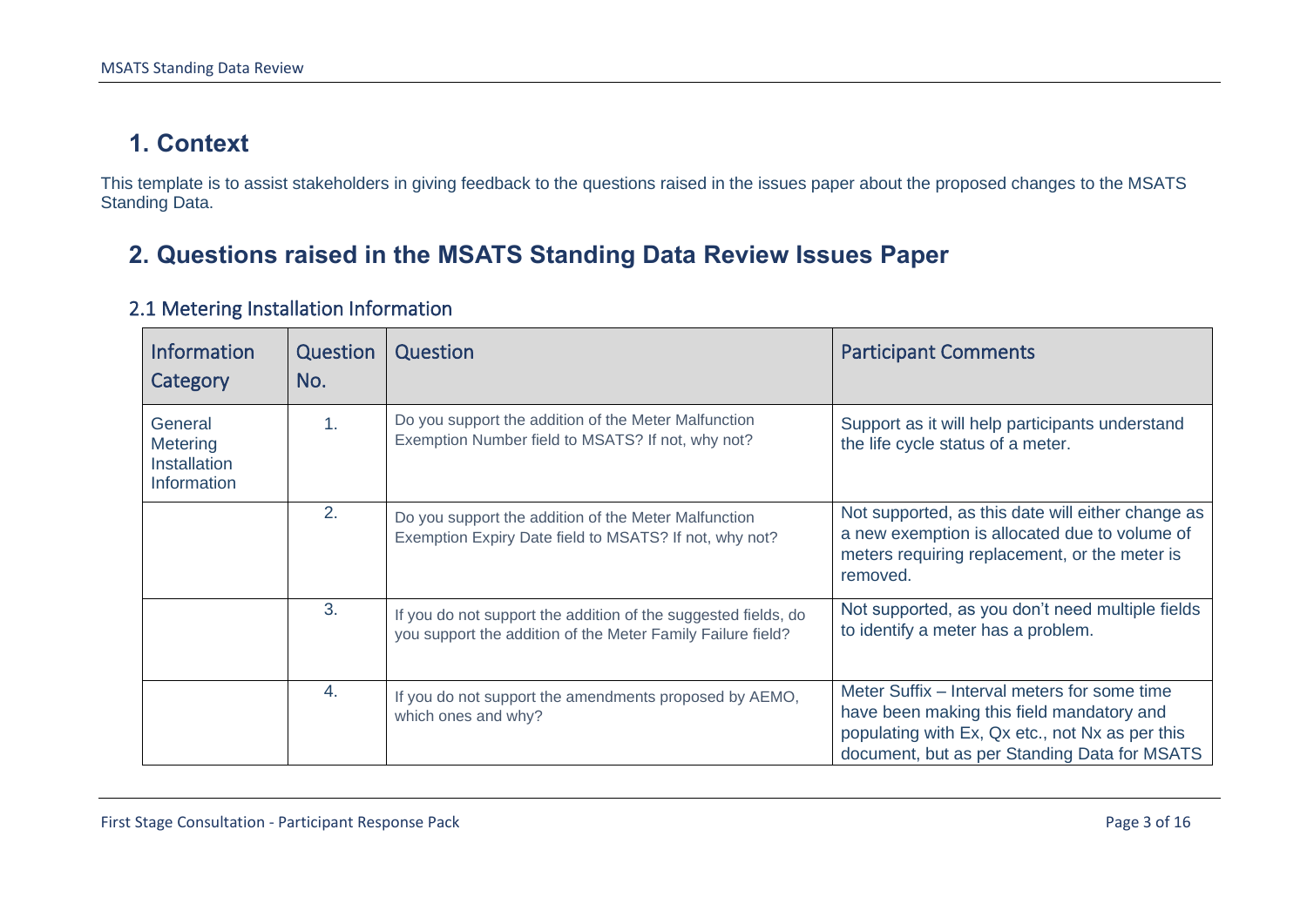| <b>Information</b><br>Category | Question<br>No. | Question                                                                                                                                                                                                                                                                              | <b>Participant Comments</b>                                                                                                                        |
|--------------------------------|-----------------|---------------------------------------------------------------------------------------------------------------------------------------------------------------------------------------------------------------------------------------------------------------------------------------|----------------------------------------------------------------------------------------------------------------------------------------------------|
|                                |                 |                                                                                                                                                                                                                                                                                       | v4.4 sections 12 and 14, to link the meter<br>RegisterID to a Network Tariff, to a Data Stream<br>Suffix and Time Of Day.                          |
|                                |                 |                                                                                                                                                                                                                                                                                       | I am also unable to find when this was changed<br>or consulted on. Please provide the information<br>for this?                                     |
|                                | 5.              | What enumerations can be made for the Meter Use codes that                                                                                                                                                                                                                            | $A = AVERAGE$                                                                                                                                      |
|                                |                 | would be useful for the market?                                                                                                                                                                                                                                                       | $P = PREPAID$                                                                                                                                      |
|                                | 6.              | There are several existing fields that AEMO proposes<br>removing from MSATS Standing Data. Do you see any value<br>in their retention for the market? If so, please outline it.                                                                                                       | No comment, so please remove.                                                                                                                      |
|                                | 7 <sub>1</sub>  | Meter Constant may be a relevant field for older equipment as<br>it refers to intrinsic constraint of meter in Wh/pulse. Is there<br>value to this field for the market and if so is there another field<br>that the constant could be listed in?                                     | If there are still meters out there that require<br>this, then retain, or better yet, replace those<br>meters, so that this field can get removed. |
|                                | 8.              | A majority of workshop attendees did not support the inclusion<br>of the aforementioned industry-proposed fields as they would<br>not provide value to the market as a whole. Are any of them<br>worth further consideration? If so, why and what value do they<br>add to the market? | Not worth further consideration.                                                                                                                   |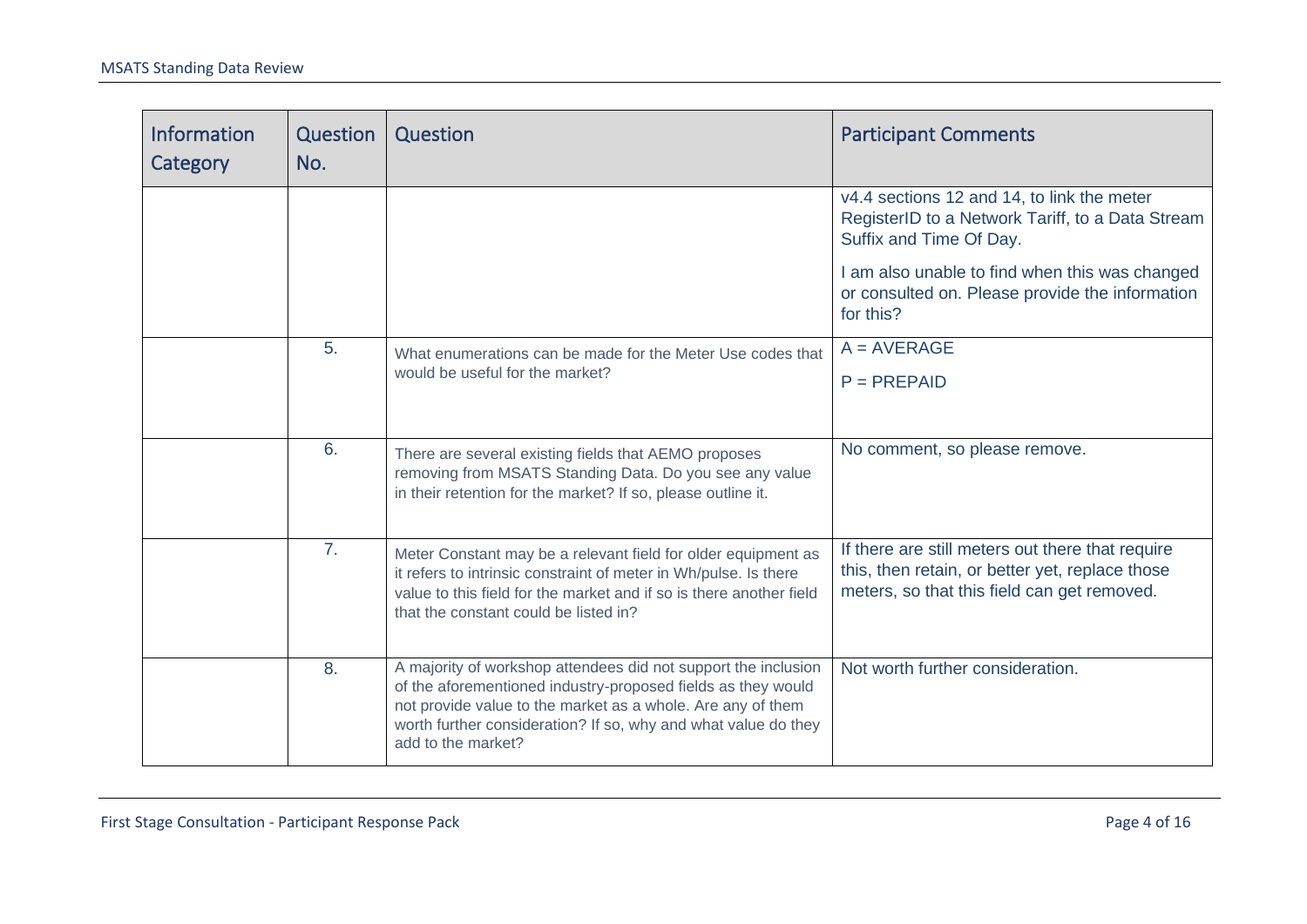| <b>Information</b><br>Category                                       | Question<br>No. | Question                                                                                                                                                                                                                                                          | <b>Participant Comments</b>                                                                                                       |
|----------------------------------------------------------------------|-----------------|-------------------------------------------------------------------------------------------------------------------------------------------------------------------------------------------------------------------------------------------------------------------|-----------------------------------------------------------------------------------------------------------------------------------|
|                                                                      | 9.              | Do you have any other comments regarding the general<br>Metering Installation Information fields?                                                                                                                                                                 | No further comments                                                                                                               |
| Metering<br><b>Installation</b><br><b>Transformer</b><br>Information | 10.             | Do you agree to AEMO's proposal with regards to splitting<br>transformer information into CT and VT?                                                                                                                                                              | Yes                                                                                                                               |
|                                                                      | 11.             | Do you agree to AEMO's proposal with regards to adding new<br>transformer information fields which includes: CT/VT Accuracy<br>Class, CT/VT Last Test Date?                                                                                                       | No, as this information, for older sites, may be<br>difficult to obtain, but understand the benefits to<br>the market.            |
|                                                                      | 12.             | Do you agree with the validations proposed by AEMO for the<br>transformer information fields? If not, please provide other<br>types of validations that can be applied.                                                                                           | Need to define this further as participants will<br>hold this in their systems as 40, or 40:1, or<br>200/005. Are all acceptable? |
|                                                                      | 13.             | Do you agree to not to add CT/VT serial number fields, and if<br>you do not agree, can you propose solutions for adding those<br>fields in (i.e. new NMI devices table) and will adding them<br>provide more benefit than costs to your business and<br>customers | Agree not to add serial numbers, as this<br>information, for older sites, may be difficult to<br>obtain, and does not add value.  |
| <b>Register Level</b><br>Information                                 | 14.             | Do you agree with amending the fields Controlled Load and<br>Time of Day to include enumerated list of values? If Yes, what<br>values can be in the enumerated list for the fields:<br><b>Controlled Load</b>                                                     | Agree to amendments<br><b>Proposed Controlled Load values</b><br><b>No</b>                                                        |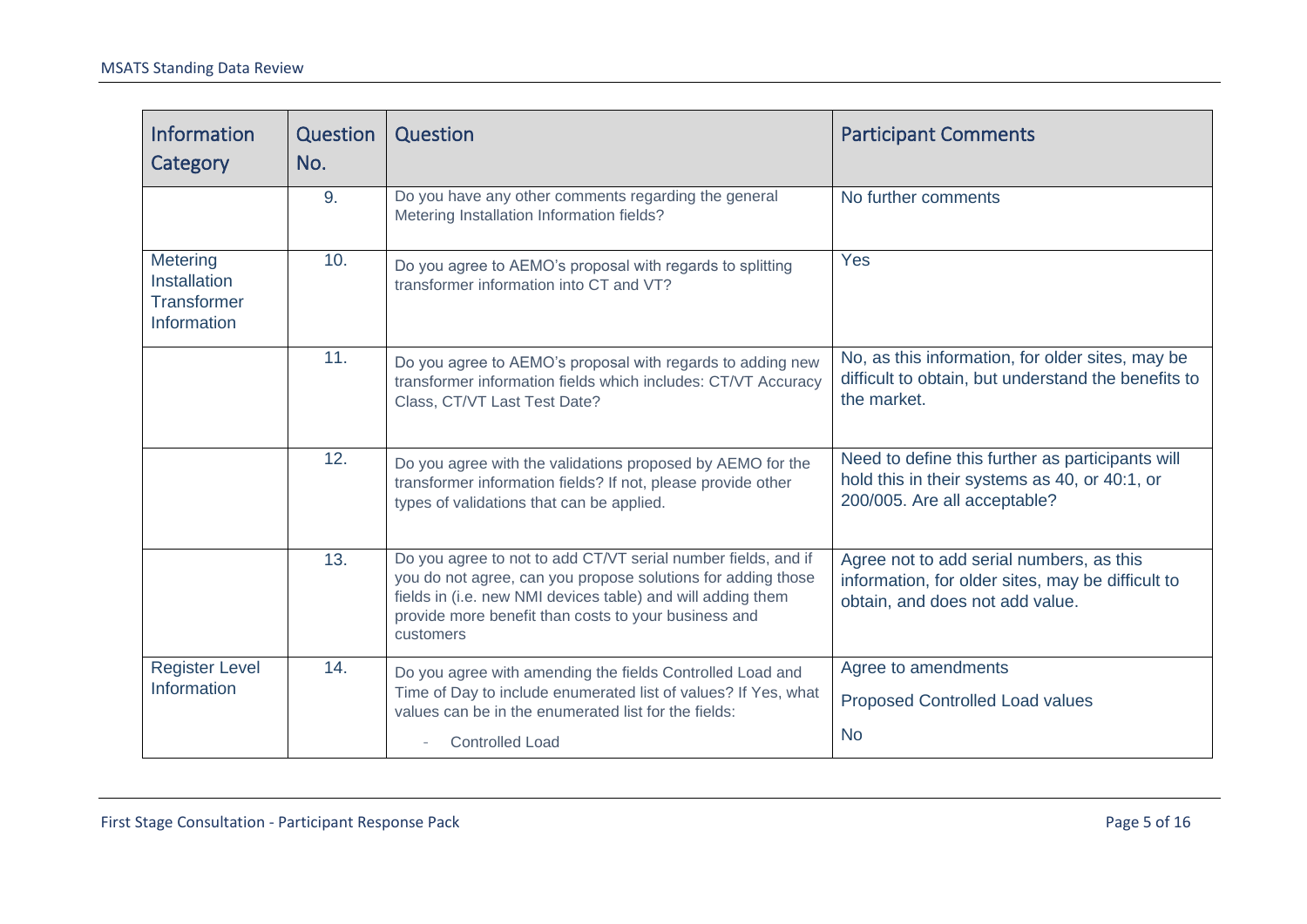| Information<br>Category | Question<br>No. | Question                                                             | <b>Participant Comments</b> |
|-------------------------|-----------------|----------------------------------------------------------------------|-----------------------------|
|                         |                 | Time of Day<br>$-$                                                   | CL <sub>1</sub>             |
|                         |                 |                                                                      | CL <sub>2</sub>             |
|                         |                 |                                                                      | CL <sub>3</sub>             |
|                         |                 |                                                                      | Proposed Time of Day values |
|                         |                 |                                                                      | <b>INTERVAL</b>             |
|                         |                 |                                                                      | <b>PEAK</b>                 |
|                         |                 |                                                                      | <b>BUSINESS</b>             |
|                         |                 |                                                                      | <b>SHOULDER</b>             |
|                         |                 |                                                                      | <b>EVENING</b>              |
|                         |                 |                                                                      | <b>OFFPEAK</b>              |
|                         |                 |                                                                      | <b>ALLDAY</b>               |
|                         |                 |                                                                      | CONTROLLED                  |
|                         | 15.             | Do you agree with AEMO's proposal to remove the following<br>fields? | Agree                       |
|                         |                 | Demand1                                                              |                             |
|                         |                 | Demand <sub>2</sub>                                                  |                             |
|                         |                 | Network Additional Information                                       |                             |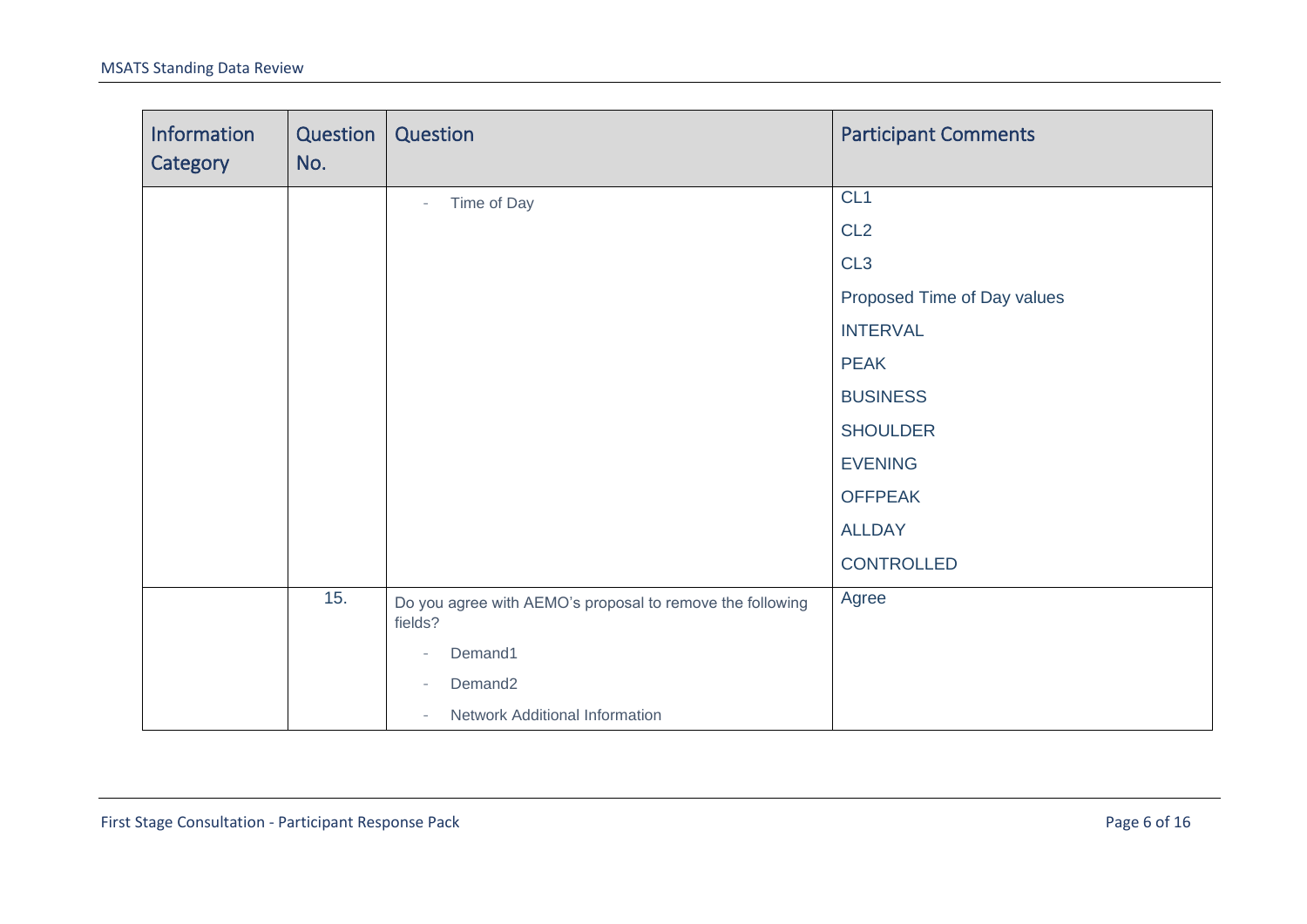| <b>Information</b><br>Category                      | Question<br>No. | Question                                                                                                                                                                            | <b>Participant Comments</b>                                                                                                                                             |
|-----------------------------------------------------|-----------------|-------------------------------------------------------------------------------------------------------------------------------------------------------------------------------------|-------------------------------------------------------------------------------------------------------------------------------------------------------------------------|
| Connection and<br>Metering point<br><b>Details</b>  | 16.             | Do you agree with the proposal to include the Connection<br>Configuration field as described above? Why/why not?                                                                    | Agree, as it would provide relevant information<br>to the new MPB before attending a site to<br>exchange a meter, thus reduce costs. Must also<br>include in C7 report. |
|                                                     | 17.             | Are there any connection configurations that could not be<br>contained in the above Connection Configuration field?                                                                 | What do you do if there are multiple meters at a<br>NMI with different connection arrangements?<br>E.g. 1 phase and 3 phase; WC meter and CT<br>meter.                  |
| <b>Shared Isolation</b><br><b>Points Flag Field</b> | 18.             | Are the values sufficient? What additional information should<br>be provided, and how could it be validated?                                                                        | Yes                                                                                                                                                                     |
|                                                     | 19.             | Should "Unknown" be able to be changed into "Yes" / "No"?                                                                                                                           | Yes when newer information becomes<br>available.                                                                                                                        |
| Metering<br>Installation<br>Location<br>Information | 20.             | Do you support the deletion of Additional Site Information?                                                                                                                         | Yes                                                                                                                                                                     |
|                                                     | 21.             | Are there any pieces of information that would be useful to<br>explicitly flag for inclusion in the Meter Location field? (these<br>can be included in the definition of the field) | No comment                                                                                                                                                              |
|                                                     | 22.             | Does your organisation support the mandatory provision of<br>GPS coordinates for all rural sites?                                                                                   | No do not support, as it is a cost with no benefit<br>to the current MPB. Should be captured as part<br>of meter replacement or new installations.                      |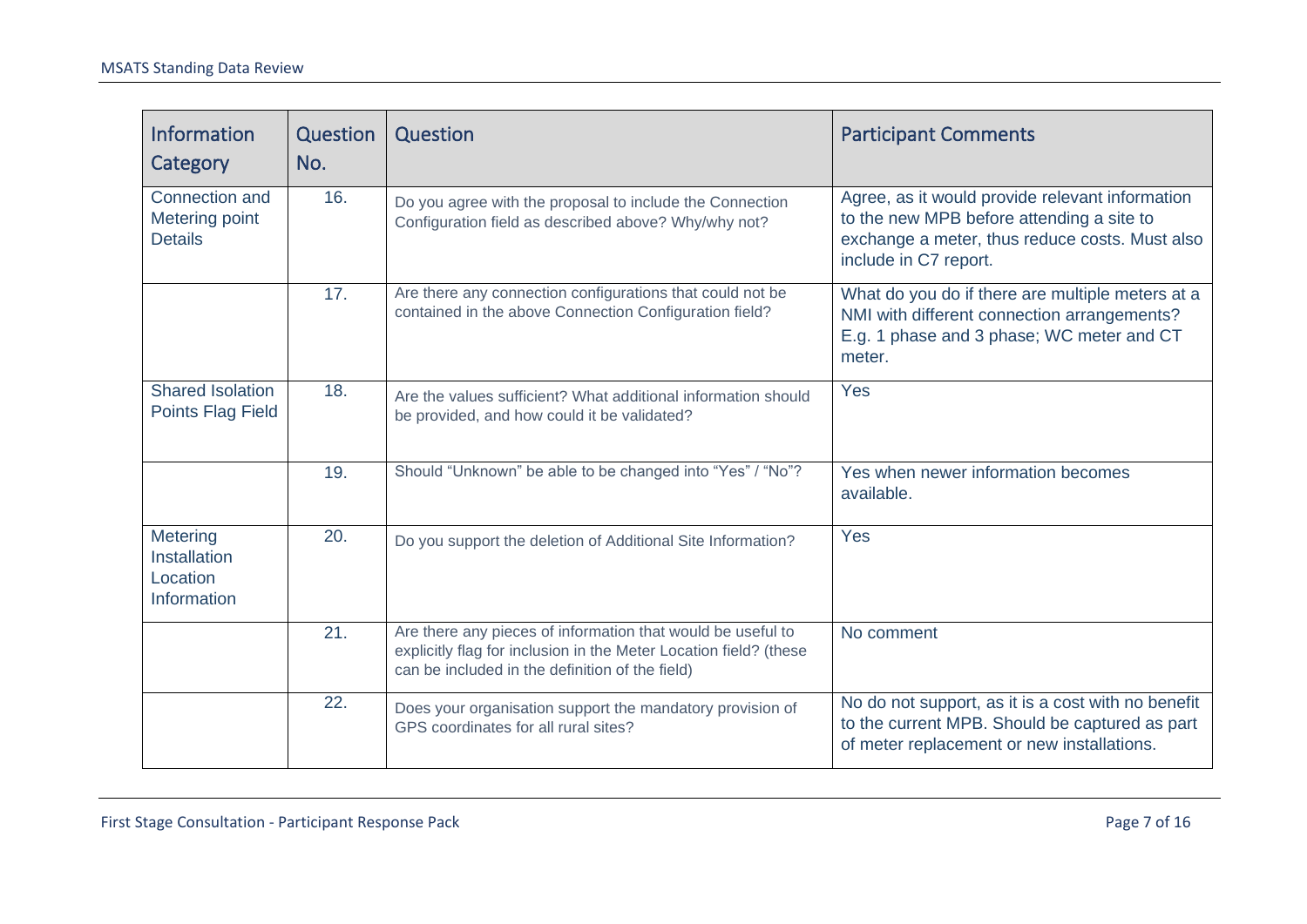| <b>Information</b><br>Category | Question<br>No. | Question                                                                                                                                                                                                                                        | <b>Participant Comments</b>                                                 |
|--------------------------------|-----------------|-------------------------------------------------------------------------------------------------------------------------------------------------------------------------------------------------------------------------------------------------|-----------------------------------------------------------------------------|
|                                |                 |                                                                                                                                                                                                                                                 |                                                                             |
|                                | 23.             | If the provision of GPS coordinates for all rural NMIs were<br>made mandatory, does your organisation support the use of<br>"Designated regional area postcodes" to define "rural"? If not,<br>what alternative would your organisation prefer? | Need a defined national source.                                             |
|                                | 24.             | Does your organisation support the mandatory provision of<br>GPS coordinates for any sites with an MRIM meter?                                                                                                                                  | No, as it is a cost with no benefit to the current<br>MPB with no benefits. |
|                                | 25.             | Does your organisation support the mandatory provision of<br>GPS coordinates for any new installations?                                                                                                                                         | Yes as it can be part of the meter installation<br>process, if not already. |
|                                | 26.             | Does your organisation believe that the provision of this<br>information should be made mandatory for any other<br>scenarios?                                                                                                                   | <b>No</b>                                                                   |
|                                | 27.             | Does your organisation believe that the provision of this<br>information should be made required for any other scenarios?                                                                                                                       | For all existing NMI's.                                                     |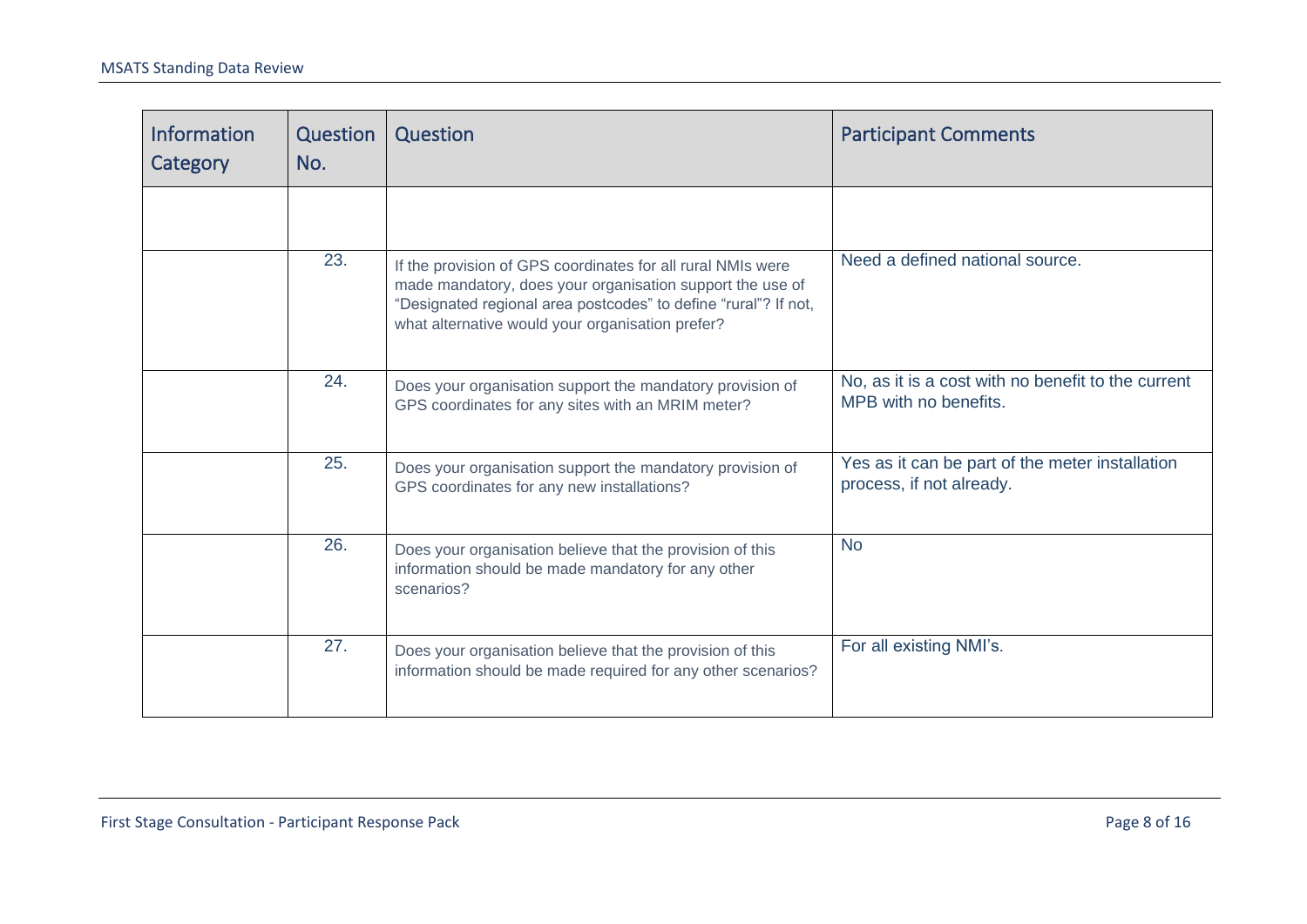| <b>Information</b><br>Category                     | Question<br>No. | Question                                                                                                                                                                                                                                                                                                                                                                                          | <b>Participant Comments</b>                                                                          |
|----------------------------------------------------|-----------------|---------------------------------------------------------------------------------------------------------------------------------------------------------------------------------------------------------------------------------------------------------------------------------------------------------------------------------------------------------------------------------------------------|------------------------------------------------------------------------------------------------------|
|                                                    | 28.             | Bearing in mind that GPS coordinates to four decimal places<br>allow identification to the nearest 10 metres, that GPS<br>coordinates to five decimal places allows identification to the<br>nearest metre, and that GPS coordinates to six decimal<br>places allows identification to the nearest 10 centimetres, if<br>the field is added should it be to four, five, or six decimal<br>places? | Four                                                                                                 |
| Meter Read and<br><b>Estimation</b><br>Information | 29.             | Do you agree with AEMO's proposal to amend or remove the<br>meter read and estimation information as per the proposal<br>above, if not please specify which ones you do not agree with<br>and why?                                                                                                                                                                                                | Agree                                                                                                |
| <b>Meter</b><br>Communications<br>Information      | 30.             | Do you agree with AEMO's proposal to remove the meter<br>communications information fields as per the proposal above,<br>if not please specify which ones you do not agree with and<br>why?                                                                                                                                                                                                       | Not required by any participant except the<br>person that loaded it into MSATS, so please<br>remove. |

#### 2.2 NMI details

| Information<br>Category            | Question<br>No. | Question                                                                                                                                      | <b>Participant Comments</b>                                                                                                     |
|------------------------------------|-----------------|-----------------------------------------------------------------------------------------------------------------------------------------------|---------------------------------------------------------------------------------------------------------------------------------|
| <b>Address</b><br><b>Structure</b> | 31.             | Do you agree with the proposal to remove unstructured<br>address fields, following a period for data holders to clean<br>their existing data? | Yes, no longer required as an address can be<br>found for any site, or made up based on various<br>maps available for each NSP. |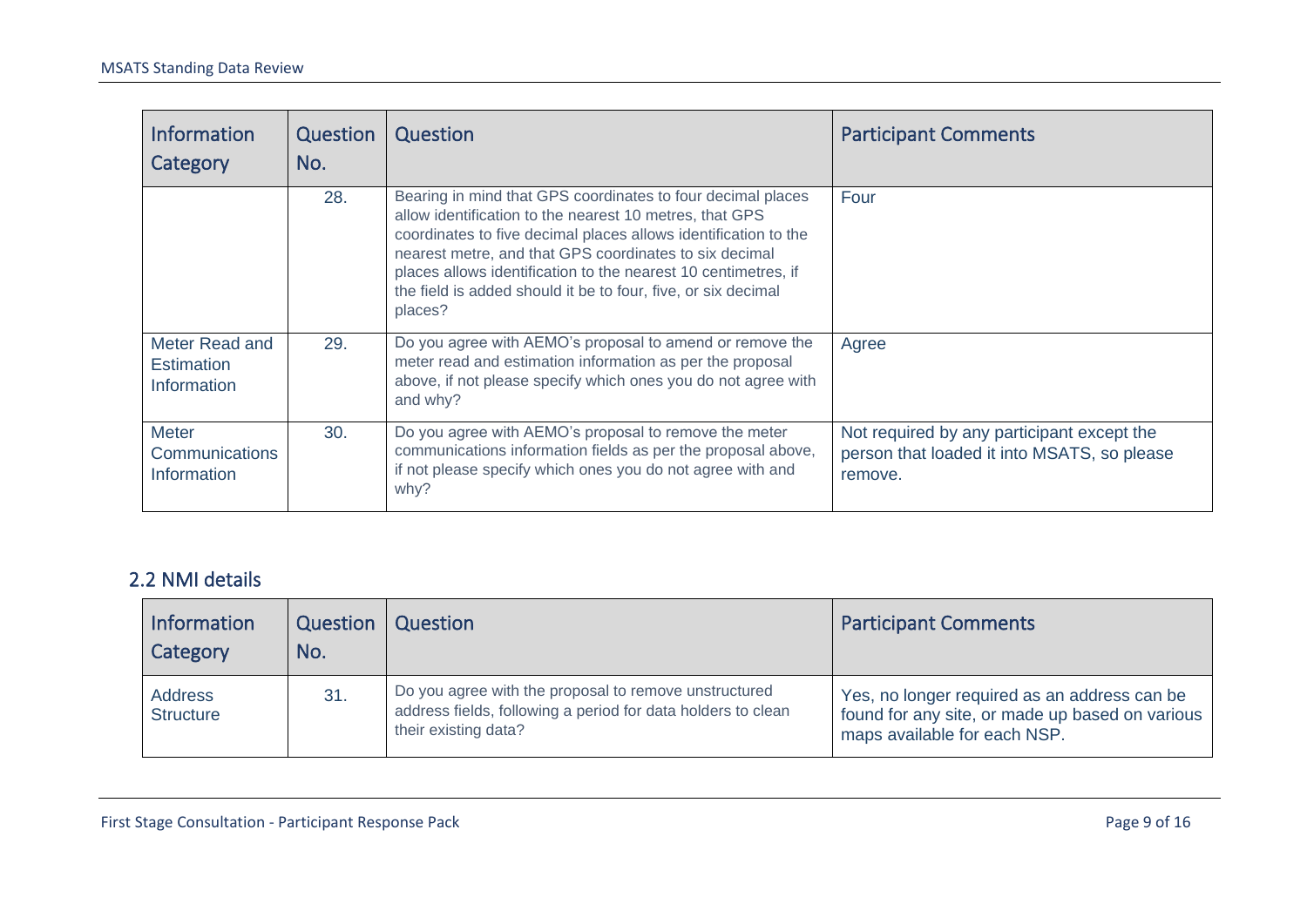| <b>Information</b><br>Category | Question<br>No. | Question                                                                                                                                                                                                                                                                | <b>Participant Comments</b>                                                                                                                                                      |
|--------------------------------|-----------------|-------------------------------------------------------------------------------------------------------------------------------------------------------------------------------------------------------------------------------------------------------------------------|----------------------------------------------------------------------------------------------------------------------------------------------------------------------------------|
|                                | 32.             | Are there any reasons to keep the Unstructured Address<br>fields, given that additional locational information (e.g. "pump<br>by the dam") can be provided in other fields, e.g. Location<br>Descriptor where we have proposed to lengthen the<br>characters available? | No, lose this field and increase the length of the<br><b>Location Descriptor.</b>                                                                                                |
|                                | 33.             | Do you agree with the proposal to add G-NAF PID to MSATS<br>if the data were populated by AEMO on the basis of structured<br>address (as is currently done for DPIDs) and thereafter by<br>LNSPs?                                                                       | Only agree if the G-NAF has relevant<br>information for Greenfield sites where<br>construction has not yet started. Field should be<br>Required, not Mandatory.                  |
|                                | 34.             | Do you agree with the proposal to add G-NAF PID to MSATS<br>if the data were populated entirely by LNSPs?                                                                                                                                                               | Disagree as this information is not available<br>when NMI creation happens within network<br>systems. Field should be Required, not<br>Mandatory.                                |
|                                | 35.             | If AEMO were to add the G-NAF PID field (which would<br>uniquely identify a physical address), do participants believe<br>there is use in keeping the DPID field?                                                                                                       | No, remove DPID.                                                                                                                                                                 |
|                                | 36.             | Would your organisation support adding Section Number and<br>DP Number if G-NAF PID were also to be added?                                                                                                                                                              | Yes, as we could use it in the ACT to assist in<br>uniquely identifying an address (we also have a<br>Section Number, but could map the DP number<br>field as our Block Number). |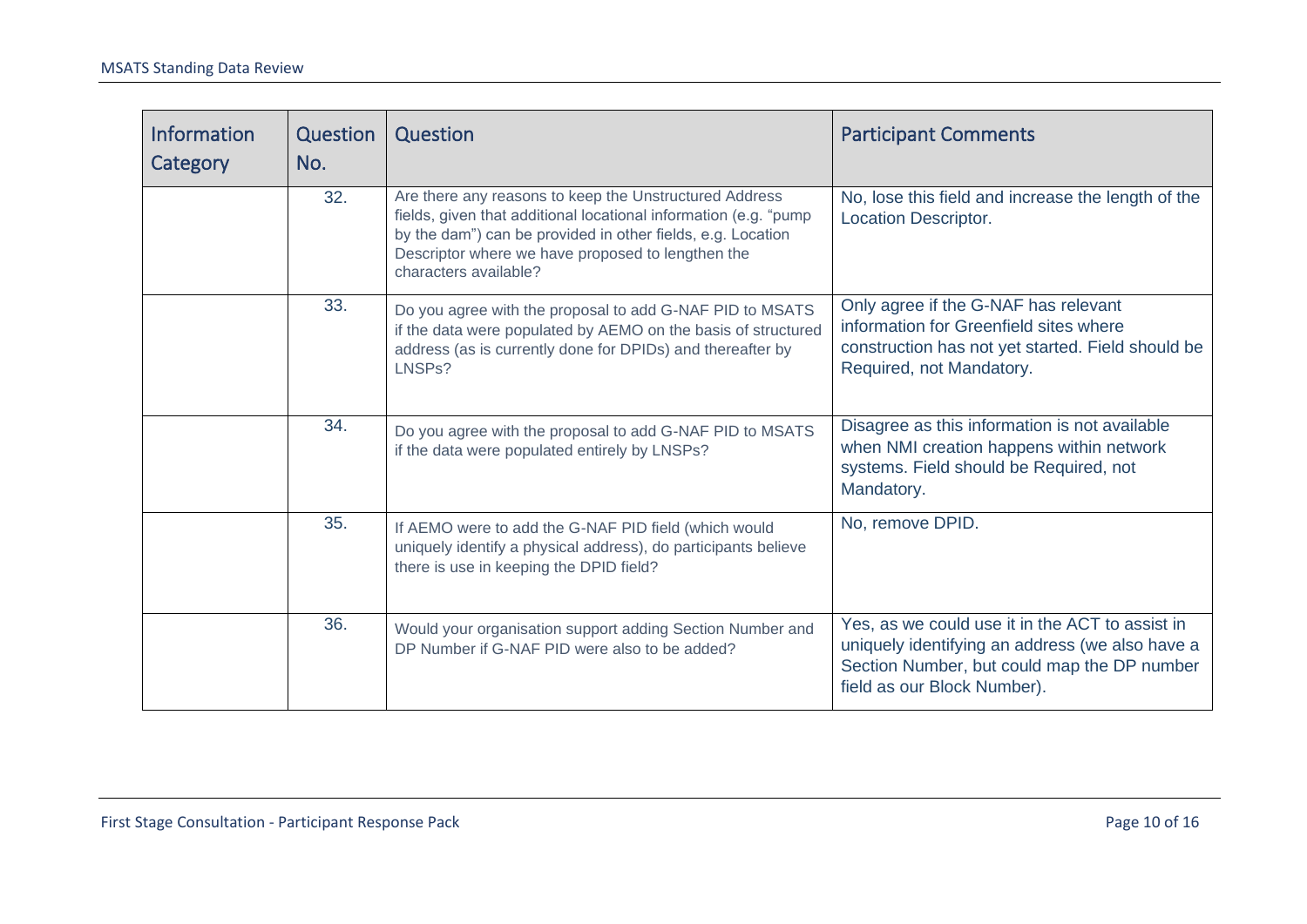| <b>Information</b><br>Category                      | Question<br>No. | Question                                                                                                  | <b>Participant Comments</b> |
|-----------------------------------------------------|-----------------|-----------------------------------------------------------------------------------------------------------|-----------------------------|
|                                                     | 37.             | Would your organisation support adding Section Number and<br>DP Number if G-NAF PID were not to be added? | Yes, preferred option.      |
| <b>Feeder Class</b>                                 | 38.             | Do you agree with the proposal to make Feeder Class<br>required for the jurisdiction of Queensland?       | Yes                         |
| <b>Transmission</b><br>Node Identifier <sub>2</sub> | 39.             | Do you agree with the proposal to introduce TNI2?                                                         | Yes                         |

#### 2.3 NER Schedule 7.1

| <b>Information</b><br>Category                         | Question<br>No. | Question                                                                                                                                                                     | <b>Participant Comments</b>                                                                           |
|--------------------------------------------------------|-----------------|------------------------------------------------------------------------------------------------------------------------------------------------------------------------------|-------------------------------------------------------------------------------------------------------|
| <b>NER Schedule</b><br>7.1 Rule Change                 | 40.             | Do you see any benefit in Schedule 7.1 remaining as-is? If so,<br>please detail the benefit.                                                                                 | No, should not be detailed, but rather state the<br>obvious minimum and changes to be<br>consultated. |
|                                                        | 41.             | Do you support AEMO's proposal? If you do not, please detail<br>why.                                                                                                         | Yes                                                                                                   |
| <b>Fields</b><br>referenced in the<br>NER that are not | 42.             | Do you see any benefit in adding the aforementioned fields to<br>MSATS? If so, in which table would you propose they be<br>added and how can the quality of data be ensured? | These fields would add no benefit.                                                                    |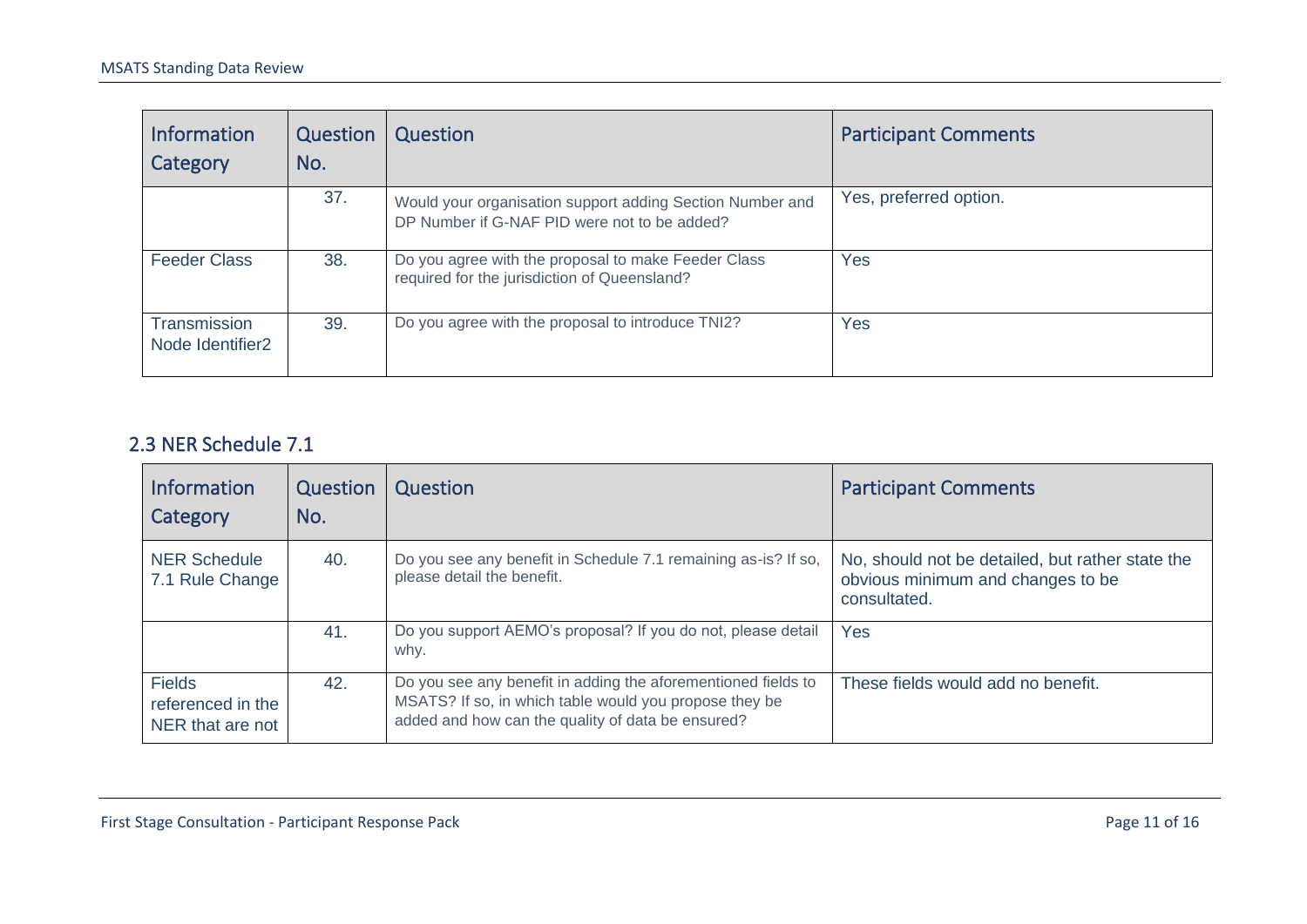| Information<br>Category        | Question<br>No. | Question | <b>Participant Comments</b> |
|--------------------------------|-----------------|----------|-----------------------------|
| implemented in<br><b>MSATS</b> |                 |          |                             |

## **3. Proposed Changes in Standing Data for MSATS Guideline 4.5**

<span id="page-11-0"></span>

| <b>Section No/Field Name</b>     | <b>Participant Comments</b>                                                                                                                                                                                                                                                                                                                                  |
|----------------------------------|--------------------------------------------------------------------------------------------------------------------------------------------------------------------------------------------------------------------------------------------------------------------------------------------------------------------------------------------------------------|
| 4 - SerialNumber                 | Incorporate changes from 5.0 into this version now as it adds clarity and start date aligns.                                                                                                                                                                                                                                                                 |
|                                  | "Use a dummy value for UMCP (Type 7), logical (meters) and non-contestable unmetered loads.<br>Except for UMCP, logical and non-contestable unmetered loads (where a dummy value is used),<br>SerialNumber should be as displayed on the physical device (also known as property number if it<br>exists), otherwise the meter manufacturer's serial number." |
| 8 - ElectricityDataStream/Suffix | Some participants will be switching over to E and Q values before 6 Feb 2022, so why is this<br>document not including that option. Suggest removing all the wording that starts from "If the<br>MeterInstallCode is"                                                                                                                                        |
| 9 - SerialNumber                 | See note above for 4                                                                                                                                                                                                                                                                                                                                         |
| $9 - S$ uffix                    | See note above for 8                                                                                                                                                                                                                                                                                                                                         |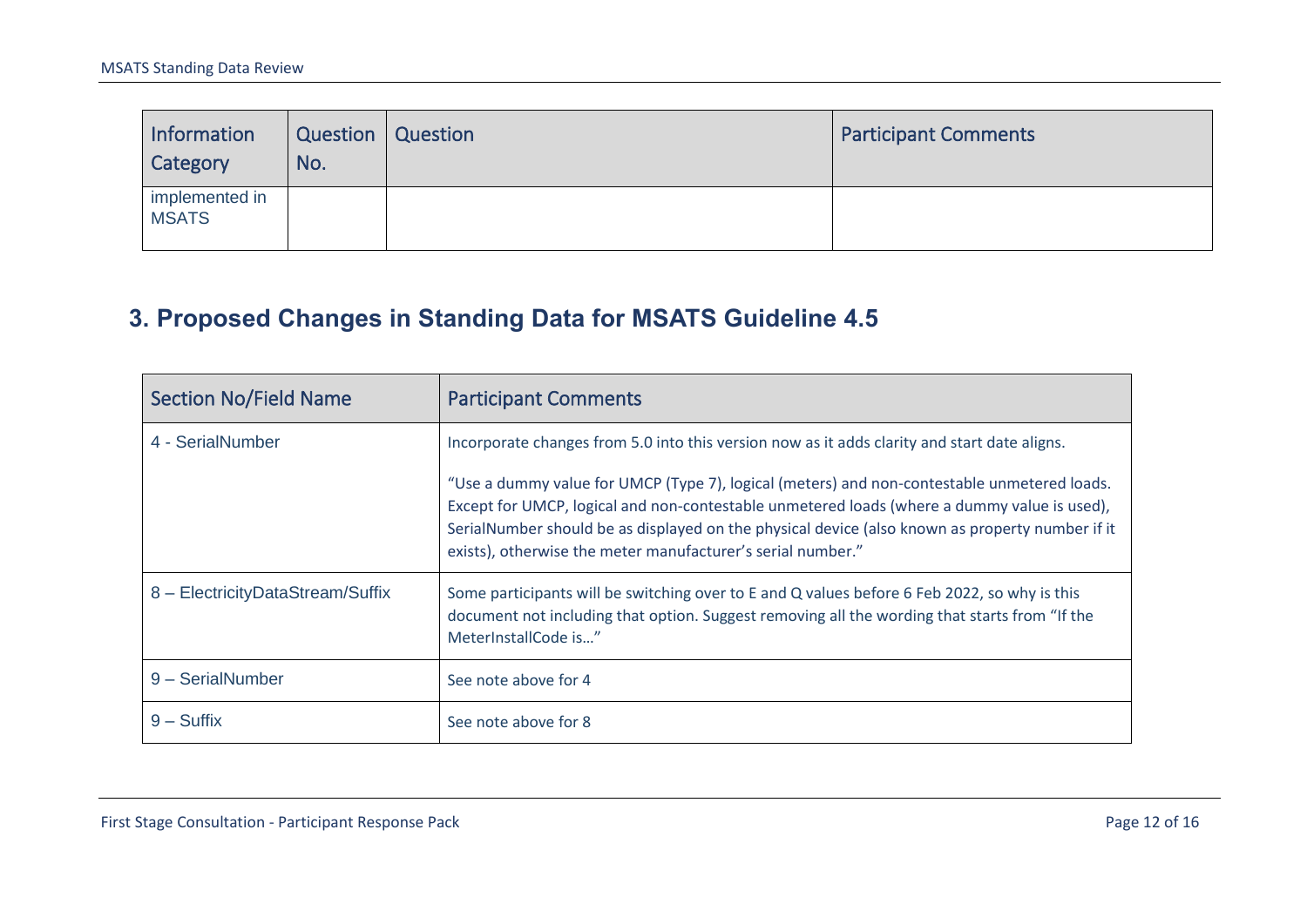| <b>Section No/Field Name</b> | <b>Participant Comments</b>                                                                                                                                                                             |                  |            |                      |                 |                |
|------------------------------|---------------------------------------------------------------------------------------------------------------------------------------------------------------------------------------------------------|------------------|------------|----------------------|-----------------|----------------|
|                              | Remove the last two sentences referring to interval and basic data streams.                                                                                                                             |                  |            |                      |                 |                |
| 12                           | Need to remove all reference to NET suffix and Nx, to allow a smoother transition to the new<br>values.                                                                                                 |                  |            |                      |                 |                |
|                              | Remove the following sentences, or parts thereof:                                                                                                                                                       |                  |            |                      |                 |                |
|                              | [paragraph 3] "For settlements purposes this data must be 'NET' [Export from network, less<br>import to network] and will be 'Nx' for an interval Datastream, or numeric for an Accumulation<br>Meter." |                  |            |                      |                 |                |
|                              | [dot point 2] "For settlements purposes, Interval Meter Datastreams will be the NET suffix<br>(format Nx) and for Accumulation Meter Datastreams the suffix value is numeric."<br>[dot poin 3] "Nx      |                  |            |                      |                 |                |
| 13.2                         | Fix the header spelling                                                                                                                                                                                 |                  |            |                      |                 |                |
| $14.3 - Table 31$            | Should add examples here with different RegisterID's to show flexibility and current values in<br>MSATS.                                                                                                |                  |            |                      |                 |                |
|                              | Data<br>Element:                                                                                                                                                                                        | Serial<br>Number | RegisterID | <b>UnitOfMeasure</b> | TimeOfDay       | Suffix         |
|                              | Values                                                                                                                                                                                                  | ABCD1111         | 002        | <b>KWH</b>           | <b>INTERVAL</b> | E1             |
|                              |                                                                                                                                                                                                         | ABCD1111         | 001        | <b>KWH</b>           | <b>INTERVAL</b> | <b>B1</b>      |
|                              |                                                                                                                                                                                                         | ABCD1111         | 004        | KVARH                | INTERVAL        | Q1             |
|                              |                                                                                                                                                                                                         | ABCD1111         | 003        | <b>KVARH</b>         | <b>INTERVAL</b> | K1             |
|                              |                                                                                                                                                                                                         | ABCD1111         | 005        | <b>VOLTS</b>         | <b>INTERVAL</b> | V <sub>1</sub> |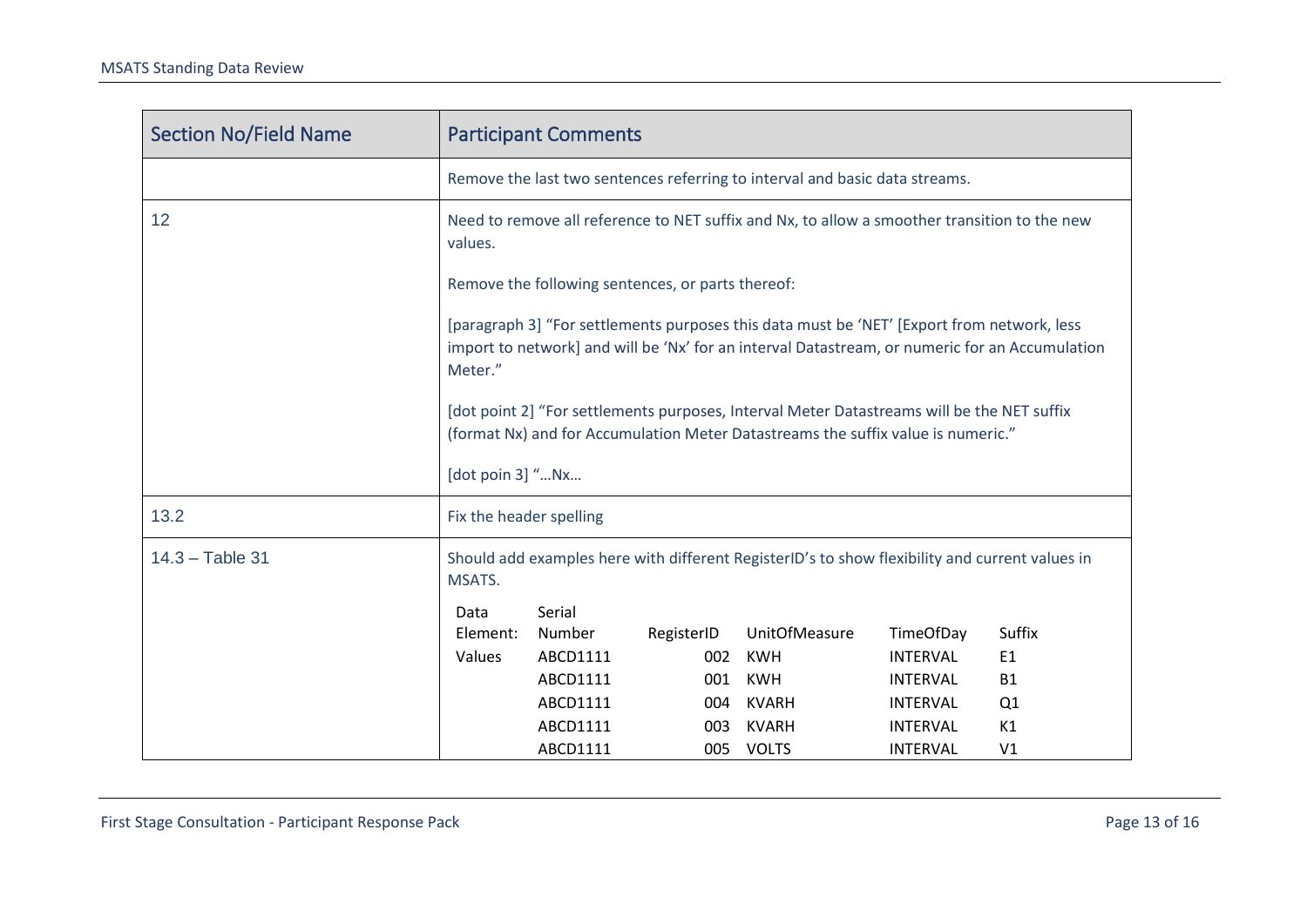## **4. Proposed Changes in Standing Data for MSATS Guideline 5.1**

<span id="page-13-0"></span>

| <b>Section No/Field Name</b>     | <b>Participant Comments</b>                                                                                                                                                                                                                                                                                                                                                                                                                                                                                                                                               |  |  |  |
|----------------------------------|---------------------------------------------------------------------------------------------------------------------------------------------------------------------------------------------------------------------------------------------------------------------------------------------------------------------------------------------------------------------------------------------------------------------------------------------------------------------------------------------------------------------------------------------------------------------------|--|--|--|
| <b>Version Release History</b>   | Version 5.1 and now version 5.0 are missing the version 4.5 changes in here.                                                                                                                                                                                                                                                                                                                                                                                                                                                                                              |  |  |  |
| 8 - ElectricityDataStream/Suffix | Wording needs to be corrected to help with interpretation. Change to:                                                                                                                                                                                                                                                                                                                                                                                                                                                                                                     |  |  |  |
|                                  | "The value must be-a valid as per Datastream suffix details specified in the NMI Procedure."                                                                                                                                                                                                                                                                                                                                                                                                                                                                              |  |  |  |
| 9.1 – RegisterID and Suffix      | Why was this added? Currently the RegisterID is an identifier to show that there are different<br>channels on a meter that may have different NetworkTariffCode's, TimeOfDay's and<br>Controlled Load's assigned. The Suffix then informs you what DataStream to expect for that<br>RegisterID when you receive an MDFF file.<br>The RegisterID may not match the Suffix at all for any meter type. Remove the two dot points<br>after second sentence in both table references. Why make this matching as it removes a lot of<br>flexibility. Need to also correct v5.0. |  |  |  |
| 12                               | Need to remove all reference to NET suffix and Nx, to allow clarity to the new values.<br>Remove the following sentences, or parts thereof:                                                                                                                                                                                                                                                                                                                                                                                                                               |  |  |  |
|                                  |                                                                                                                                                                                                                                                                                                                                                                                                                                                                                                                                                                           |  |  |  |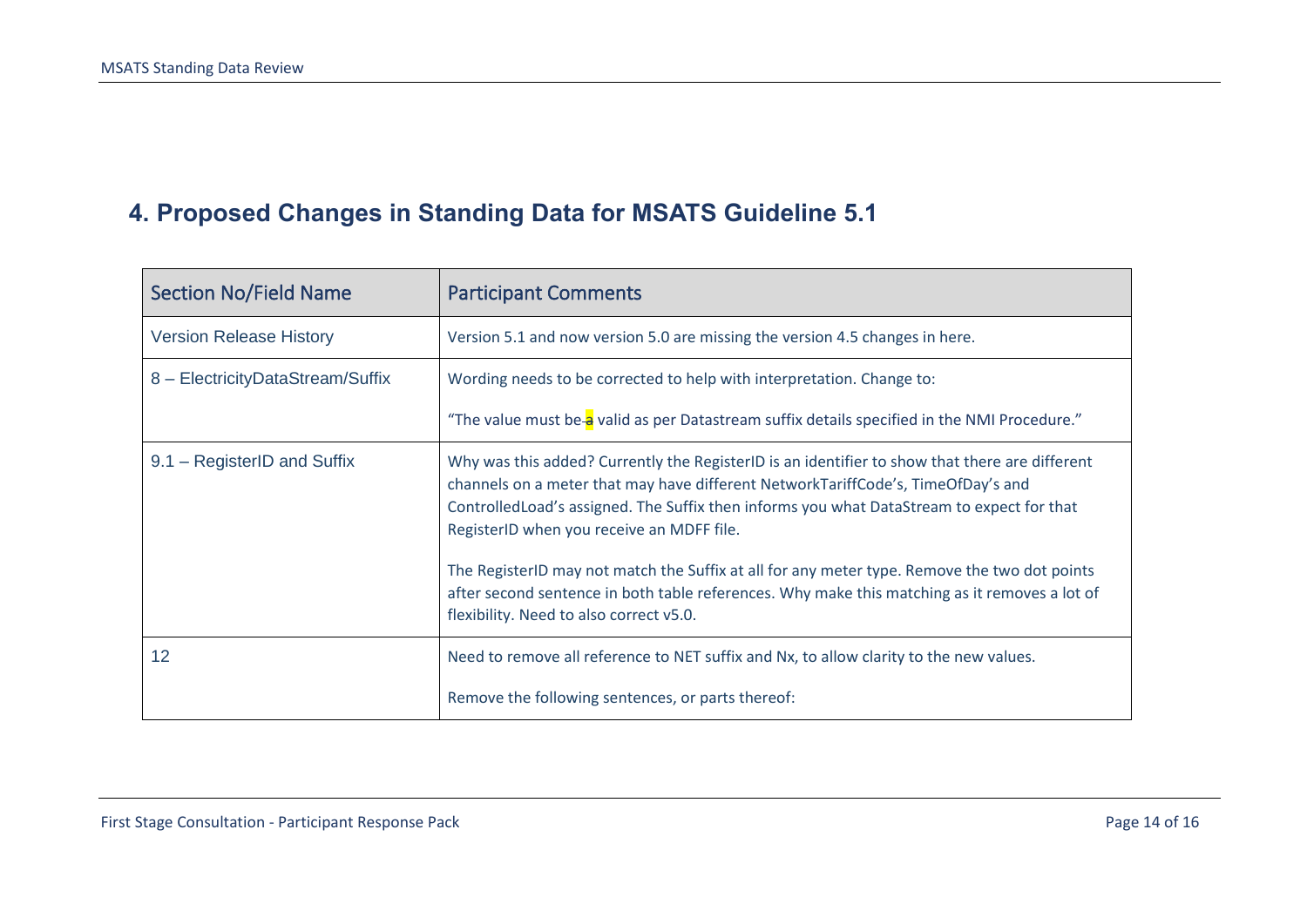| <b>Section No/Field Name</b> | <b>Participant Comments</b>                                                                                                                                                                             |          |            |                                                                  |                  |                |
|------------------------------|---------------------------------------------------------------------------------------------------------------------------------------------------------------------------------------------------------|----------|------------|------------------------------------------------------------------|------------------|----------------|
|                              | [paragraph 6] "For settlements purposes this data must be 'NET' [Export from network, less<br>import to network] and will be 'Nx' for an interval Datastream, or numeric for an Accumulation<br>Meter." |          |            |                                                                  |                  |                |
|                              | [dot point 2] "For settlements purposes, Interval Meter Datastreams will be the NET suffix<br>(format Nx) and for Accumulation Meter Datastreams the suffix value is numeric."                          |          |            |                                                                  |                  |                |
|                              | [dot poin 3] "Nx                                                                                                                                                                                        |          |            |                                                                  |                  |                |
|                              |                                                                                                                                                                                                         |          |            | Last paragraph needs to be split as it was in previous versions. |                  |                |
| $14.3 - Table 50$            | Should add examples here with different RegisterID's to show flexibility and current values.                                                                                                            |          |            |                                                                  |                  |                |
|                              | Data                                                                                                                                                                                                    | Serial   |            |                                                                  |                  |                |
|                              | Element:                                                                                                                                                                                                | Number   | RegisterID | <b>UnitOfMeasure</b>                                             | <b>TimeOfDay</b> | Suffix         |
|                              | <b>Values</b>                                                                                                                                                                                           | ABCD1111 | 002        | <b>KWH</b>                                                       | <b>INTERVAL</b>  | E1             |
|                              |                                                                                                                                                                                                         | ABCD1111 | 001        | KWH                                                              | <b>INTERVAL</b>  | <b>B1</b>      |
|                              |                                                                                                                                                                                                         | ABCD1111 | 004        | KVARH                                                            | <b>INTERVAL</b>  | Q1             |
|                              |                                                                                                                                                                                                         | ABCD1111 | 003        | KVARH                                                            | <b>INTERVAL</b>  | K1             |
|                              |                                                                                                                                                                                                         | ABCD1111 | 005        | VOLTS                                                            | <b>INTERVAL</b>  | V <sub>1</sub> |